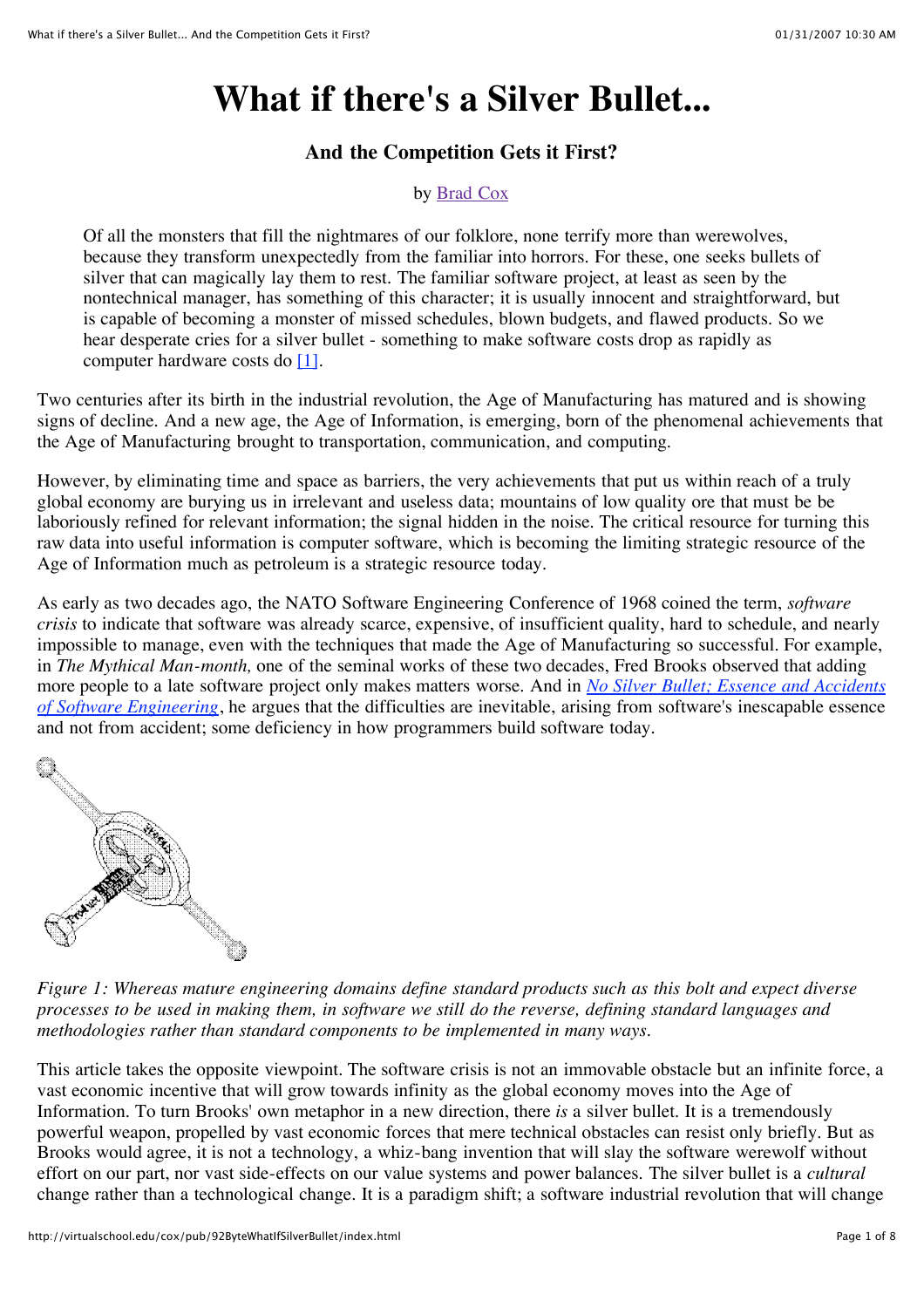the software universe as the industrial revolution changed manufacturing.

### **Object Technology**

Object-oriented is turning up all over! There are object-oriented environments, object-oriented applications, object-oriented databases, object-oriented drawing programs, object-oriented architectures, object-oriented telephone switching systems, object-oriented user interfaces, and object-oriented specification, analysis, and design methods. And oh yes, there are object-oriented programming languages. Lots of them, of every description, from Ada at the conservative right to Smalltalk at the radical left, with C++ and Objective-C[TM] somewhere in between. And everyone is asking "What could such different technologies possibly have in common? Do they have *anything* in common? What does `object-oriented' really *mean?"*

What does *any* adjective mean in this murky swamp called software? No one is confused when adjectives like small or fast mean entirely different things in nuclear physics, gardening, and geology. But in the abstract murk of the software domain it is all too easy to lose one's bearings, to misunderstand the context, to confuse the very small with the extremely large. So the low-level modularity/binding technologies of Ada and C++ are confused with the higher-level ones of Smalltalk, and all three with hybrid environments like Objective-C. And ultra-highlevel object-oriented technologies like Fabrik and Metaphor[2] are summarily excluded for being iconic rather than textual and for not supporting inheritance, forgetting that the same is true of tangible everyday entities that are indisputably `objects'.

Such confusion is not surprising. The denizens of the software domain, from the tiniest expression to the largest application, are as intangible as any ghost. And since programmers invent and build them all from first principles, everything we encounter there is unique and unfamiliar, composed of sub-components that have never been seen before and will never be seen again, and that obey laws unique to that encounter that don't generalize to future encounters. Software is a domain where dreams are planted and nightmares harvested, an irrational, mystical swamp where terrible demons compete with magical panaceas, or as Brooks put it, a world of werewolves and silver bullets. So long as all that anyone can know for certain is whatever we ourselves wrote during the last week or so, mystical belief will reign supreme over scientific reason. Terms like `computer science' and `software engineering' will remain oxymorons; at best content-free twaddle spawned of wishful thinking and at worst a cruel and selfish fraud on the consumers who pay our salaries.

In the broadest sense, `object-oriented' refers to the war and not the weapons, the ends and not the means, an objective rather than technologies for achieving it. It means orienting on the *objects* rather than on processes for building them; wielding all the tools programmers can muster, from well-proven antiques like Cobol to as-yetmissing ones like specification/testing languages, to *enable* software consumers, letting them reason about software products with the common-sense skills we all use to understand the tangible objects of everyday experience. It means relinquishing the traditional *process*-centered paradigm with the programmer-machine relationship at the center of the software universe (Figure 1) in favor of a *product*-centered paradigm with the producer-consumer relationship at the center.

But since reverting to this broader meaning might confuse terminology even further, I will use a separate term, *software industrial revolution*, to mean what object-oriented has always meant to me, transforming programming from a solitary cut-to-fit craft, like the cottage industries of colonial America, into an organizational enterprise like manufacturing is today. This means *enabling* software consumers; making it possible for them to solve their *own* specialized software problems as homeowners solve plumbing problems, by assembling their own solutions from a robust commercial marketplace in off-the-shelf sub-components, which are in turn supplied by multiple lower-level echelons of producers.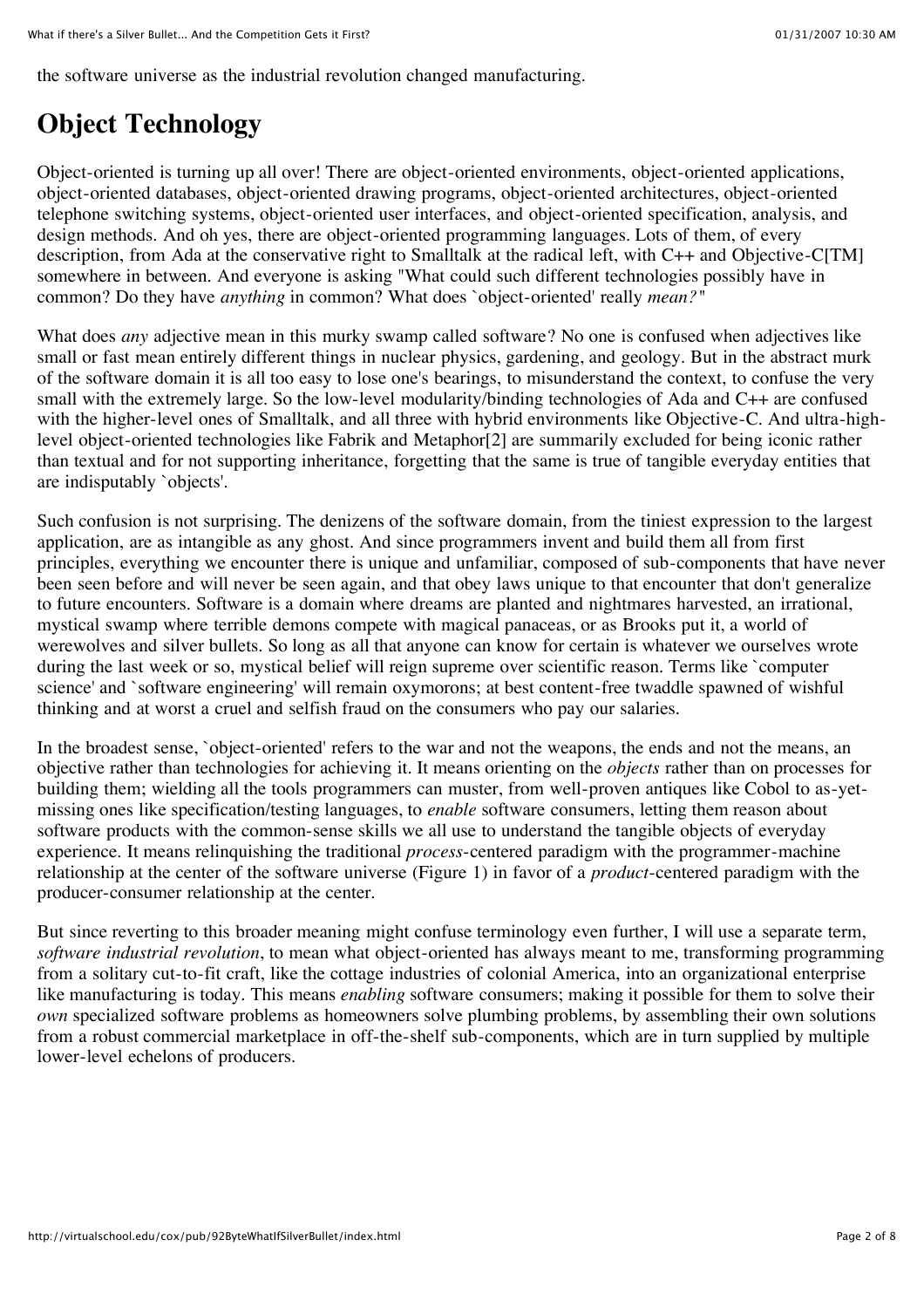

*Figure 2: Mrs. Kahootie's Plumber: Imagine the complexity, conformity, and changeability problems he'd be getting her into, should she lack the common sense to stop him.*

*The problem with the old paradigm is shown in Figure 2. Although Mrs. Kahootie would be best served with standard products* from a plumbing supply marketplace, her plumber shares the software community's infatuation with *process*, the pursuit of perfection from first principles. Although his proposal would seem ludicrous in a mature domain such as plumbing, it is the norm in software. For example, observe the tremendous interest in each new advance in software development process - structured programming, object-oriented programming, CASE, Cleanroom, Milspec 2167, Ada, and C++, and the lack of interest in, or disdain for, the prospect of robust marketplaces in fine-granularity software components like the plumbing supply marketplace. The key element of the software industrial revolution is the creation of such a marketplace, a place where low-level software components can be purchased for subsequent assembly into higher-level solutions by those whose specialty is the problem to be solved, but with as little interest in the processes used to build them as plumbers have in how water pumps and thermostats are manufactured.

Clearly, software products are not the same as tangible products like plumbing supplies, and the differences are not small. However I shall avoid dwelling on the differences to emphasize a compelling similarity. Except for small programs that a solitary programmer builds for personal use, both programming and plumbing are *organizational* activities. That is, both are engaged in by *people* like those who raised the pyramids, fly to the moon, build computer hardware, and repair their plumbing; ordinary people with the common sense to organize as producers and consumers of each other's products rather than reinventing everything from first principles. The goal of the software industrial revolution as the war, and object-oriented technologies as a weapon, is bringing common sense to bear on software.

## **Copernican Revolution**

Let us then assume that crises are a necessary precondition for the emergence of novel theories and ask next how scientists respond to their existence. Part of the answer, as obvious as it is important, can be discovered by noting first what scientists never do when confronted by even severe and prolonged anomalies. Though they may begin to lose faith and then to consider alternatives, they do not renounce the paradigm that has led them into crisis. They do not, that is, treat anomalies as counter-instances, though in the vocabulary of philosophy of science that is what they are. The decision to reject one paradigm is always simultaneously the decision to accept another, and the judgement leading to that decision involves the comparison of both paradigms with nature and with each other3.

The Aristotelian cosmological model as extended by Ptolemy (Figure 3) was once as entrenched and `obvious' as today's process-centered model of software development. Given any particular discrepancy, astronomers were invariably able to eliminate it by making some adjustment in Ptolemy's system of epicycles, just as programmers can usually overcome specific difficulties within the software development paradigm of today.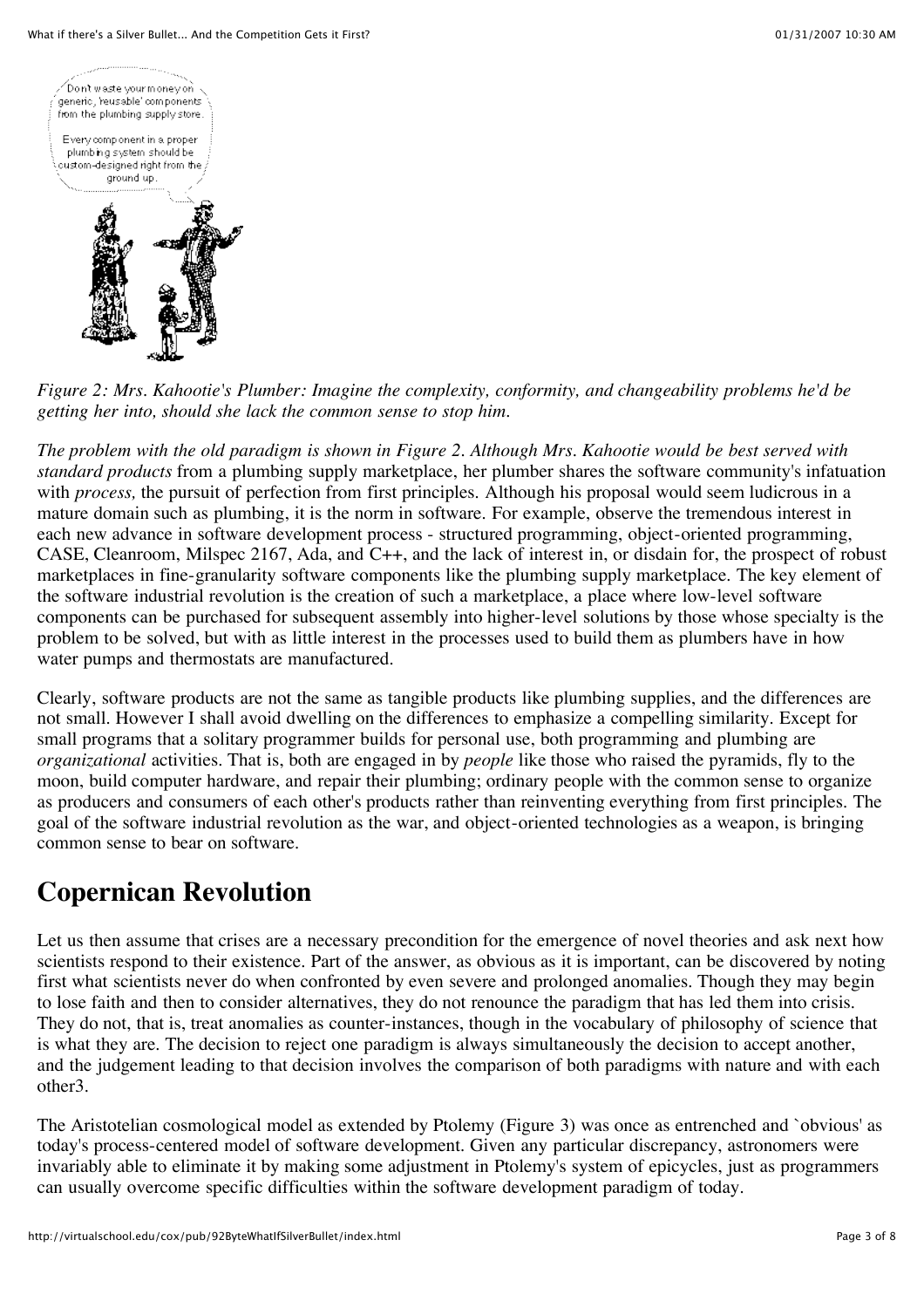But the astronomers could never quite make Ptolemy's system conform to the best observations of planetary position and precession of the equinoxes. As increasingly precise observations poured in, it became apparent that astronomy's complexity was increasing more rapidly than its accuracy and that a discrepancy corrected in one place was likely to show up in another.

The problem could not be confined to the astronomers and ignored by everyone else, because the Julian calendar, based on the Ptolemaic model, was several days wrong; a discrepancy that could be seen by any believer from the behavior of the moon. This was as serious a problem for that era as the software crisis is today, since missing a saint's day lessened a worshipper's chances of salvation.

By the sixteenth century the sense of crisis had developed to the point that we could well imagine an early astronomer, frustrated beyond limit with keeping Ptolemaic models up to date, venting his despair in an article titled *No Silver Bullet; Essence and Accidents of Astrophysics*.



*Figure 3: The Aristotelian model of the universe, as amended by Ptolemy, had the heavens circling the earth on crystaline spheres, with obsomalies in planetary motion explained by postulating secondary spheres, called 'epicycles'.*

In 1514 the Pope asked Copernicus to look into calendar reform, and over the next half century Copernicus, Galileo, Kepler, and others, obliged by eliminating the astronomy crisis, once and for all.

But their silver bullet was not quite what the Pope had in mind. It was not a new process, some whiz-bang computer or programming language for computing epicycles more efficiently. It was a *cultural* change; a paradigm shift, a `mere' shift in viewpoint as to whether the heavens rotate around the earth or the sun

The consequences on the beliefs, value systems, vested interests and power balances of that era were anything but minor. Their silver bullet removed mankind from his accustomed place at the center of the universe at the focus of God's vision and the primary object of his concern, and placed us instead at the periphery, mere inhabitants of one of many planets circling around the sun.

The software industrial revolution involves a similar paradigm shift, with a similar assault on entrenched value systems, power structures and sacred beliefs about the role of programmers in relation to our consumers. It is also motivated by practical needs that an older paradigm has been unable to meet, resulting in a desperate feeling of crisis. Just as the church's need for calendar reform escalated the astronomy crisis to where change became inevitable, the need for software in the Age of Information is escalating the software crisis to where a similar paradigm shift is no longer a question of whether, but of how quickly and by whom.

### **Industrial Revolution**

"It does not diminish the work of Whitney, Lee, and Hall to note the relentless support that came from the government, notably from Colonel Wadsworth and Colonel Bomford in the Ordnance Department and from John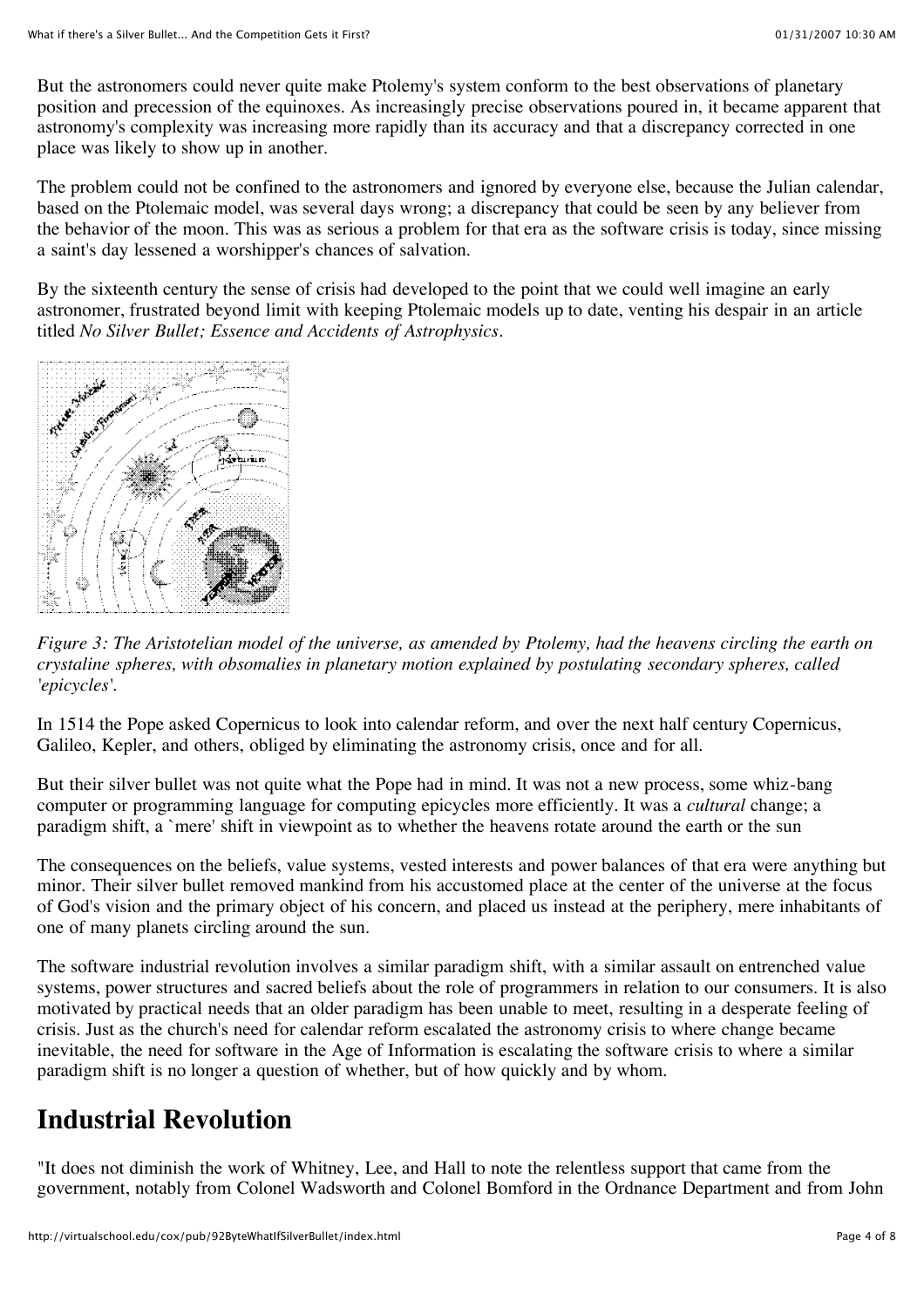C. Calhoun in Congress. The development of the American system of interchangeable parts manufacture must be understood above all as the result of a decision by the United States War Department to have this kind of small arms whatever the cost."4

The gunsmith shop in Colonial Williamsburg, Virginia, is a fascinating place to watch gunsmiths build guns as programmers build software, fabricating each part from raw materials and hand-fitting each part to each assembly. When I was last there, the gunsmith was filing a beautifully proportioned wood screw from a wrought iron rod that he'd forged on the anvil behind his shop, cutting its threads by hand and measuring entirely by eye. I was fascinated by his demonstration of testing a newly forged gun barrel, charging it with four times the normal load, strapping it to a log, and letting `er rip from behind a sturdy shelter, not the least hindered by many programmers' paralyzing obsession that such testing `only' reveals the presence of defects, not their absence.

The cottage industry approach to gunsmithing was in harmony with the realities of colonial America. It made sense to all parties, producers and consumers alike, to expend cheap labor as long as steel was imported at great cost from Europe. But as industrialization drove materials costs down and demand exceeded what the gunsmiths could produce, they began to experience pressure for change.

The same inexorable pressure is happening in software as the cost of computer hardware plummets and demand for software exceeds our ability to supply it. As irresistible force meets immovable object, we experience the pressure as the software crisis; the awareness that software is too costly and of insufficient quality, and its development nearly impossible to manage.

Insofar as this pressure is truly inexorable, nothing we think or do can stand in its path. The software industrial revolution *will* occur, sometime, somewhere, whether programmers want it to or not, because it is our consumers who determine the outcome. It is not a question of whether, but only of how quickly, and of whether the present software development community will be the ones who will service the inexorable pressure for change.

Contrary to what a casual understanding of the industrial revolution may suggest, it didn't happen overnight and it didn't happen easily. In particular, the revolutionaries were not the cottage-industry gunsmiths, who actually played almost no role whatsoever, for or against. The value system of the craftsman culture, so palpable in that Williamsburg gunsmith, was too strong to overcome from within. They stayed busy in their workshops, filing on their iron bars. It was their *consumers* who found a better way.

Judging from a letter by Thomas Jefferson in 1785, it was actually the nation's president-to-be, the ultimate consumer of ordnance products, who found the solution in the workshop of a French inventor, Honoré Blanc. Key technical contributions were made by entrepreneurs like Ely Whitney, John Hall, and Roswell Lee, attracted from outside the traditional gunsmith community by incentives that the gunsmith's consumers laid down to foster a new approach.

The real heroes of this revolution were those with the most to gain, and nothing to loose, the *consumers*. They took control of their destiny by decisively wielding the behavior modification tool of antiquity, *money*. They created an economic incentive for a new group of producers prepared to service the *consumers'* interest in interchangeability and repairability, rather than the cottage industry gunsmiths' interest in fine cut-to-fit craftsmanship.

Although it took half a century for the consumers' dream to become a reality, they moved the center of the manufacturing universe from the *process* to the *product*, with the consumers at the center with the producers circling around the periphery. Of course, the gunsmiths' were `right' that interchangeable parts were initially far more expensive than cut-to-fit parts. But high-precision interchangeable parts ultimately proved to be the silver bullet for the manufacturing crisis; the paradigm shift that launched the Age of Manufacturing. A crucial test of a good paradigm is its ability to reveal simplifying structure to what previously seemed chaotic. Certainly the software universe is chaotic today, with object-oriented technologies fighting traditional technologies, Ada fighting Smalltalk, C++ fighting Objective-C, and rapid prototyping fighting traditional methods such as Milspec 2167 and Cleanroom. Only one process must win and be adopted across an entire community, and each new contender must slug it out with older ones for the coveted title, `standard'. Different levels of the producer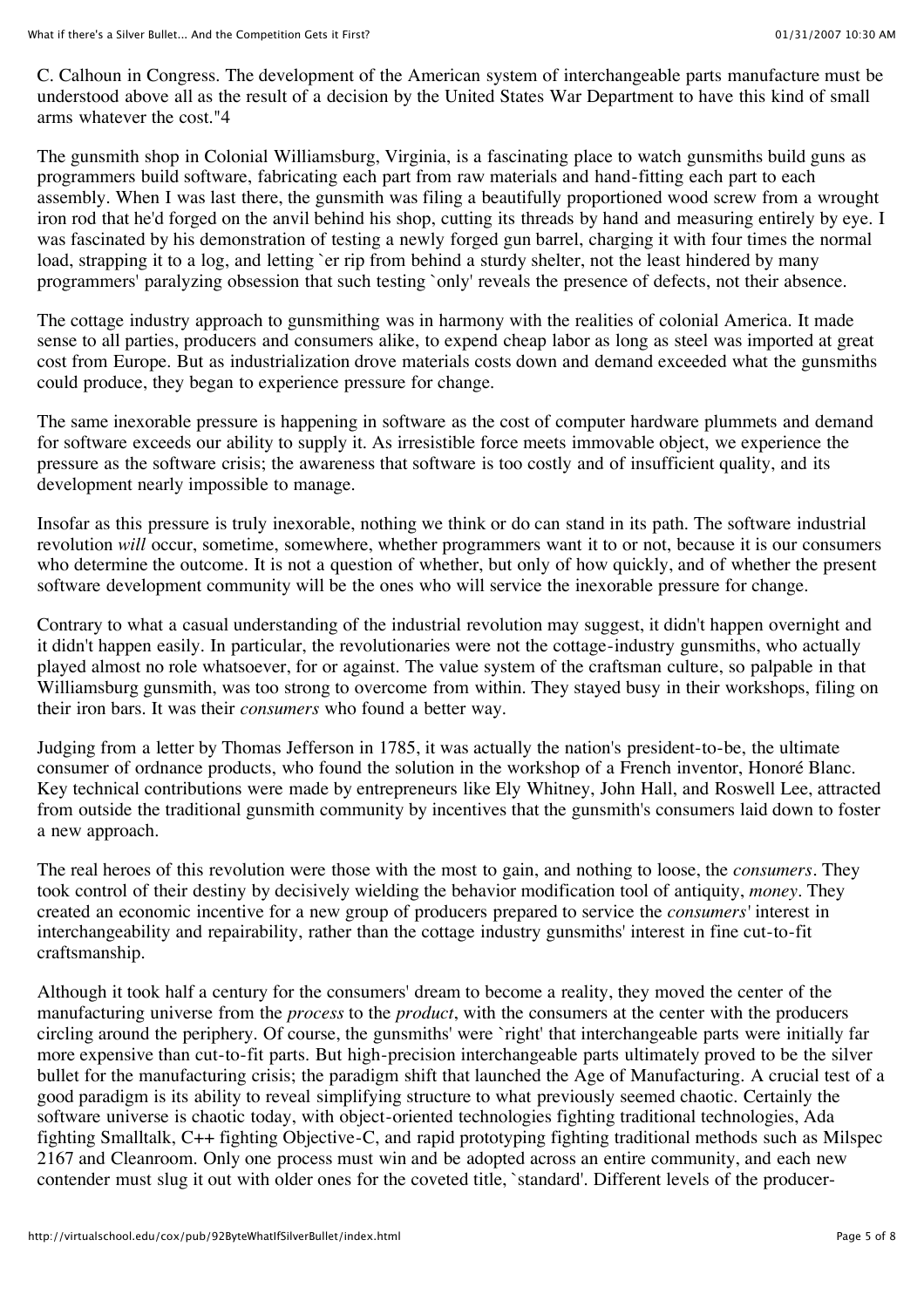consumer hierarchy cannot seek specialized tools for their specialized tasks, skills, and interests, but must fit themselves to the latest does-all panacea.

By focusing on the *product* rather than on the *process*, a simpler pattern emerges, reminiscent of the distinct integration levels of hardware engineering (Figure 4). Card-level pluggability lets end-users plug off-the-shelf cards to build custom hardware solutions without having to understand soldering irons and silicon chips. Chiplevel pluggability lets vendors build cards from off-the-shelf chips without needing to understand the minute gate and block-level details that *their* vendors must know to build silicon chips. Each modularity/binding technology encapsulates a level of complexity so that the consumer needn't know or care how components from a lower level were implemented, but only how to use them to solve the problem at hand.



*Figure 4: Graphical example of programming with "card-level" objects*

Building applications (rack-level modules) solely with tightly-coupled technologies like subroutine libraries (block-level modules) is logically equivalent to wafer-scale integration, something that hardware engineering can barely accomplish to this day. So seven years ago, Stepstone began to play a role analogous to the silicon chip vendors, providing chip-level software components, or Software-ICs[TM], to the system-building community. But since C did not support pluggability - the ability to bind a pre-existing component into its new environment *dynamically*, when the component is used, rather than *statically*, when it is produced, we had to first extend C by adding a pre-processor that could provide the requisite loosely coupled chip-level modularity/binding technology of Smalltalk within C's gate and block-level technologies. The goal of this extended language, Objective-C[TM], was not to be yet another programming language, and as originally envisioned, not even to repair C's longstanding deficiencies [5]. It was to be the enabling technology for a multi-level marketplace in software components; the Objective-C System-building Environment.

Our experience amounts to a large-scale studyof the software components marketplace strategy in action. With substantial Software-IC libraries now in the field and others on the way, the chip-level software components marketplace concept has been tried commercially and proven sound for an amazingly diverse range of customer applications. However we have also discovered how difficult it still is, *even* with state-of-the-art object-oriented technologies, to design and build components that are both useful and genuinely reusable, to document their interfaces so that customers can understand them, to port them to an unceasing torrent of new hardware platforms, to ensure that recent enhancements or ports haven't violated some pre-existing interface, and to market them to a culture whose value system, like the Williamsburg gunsmith, encourages building everything from first principles to avoid relying on somebody else's work. A particularly discouraging example of this value system is that, in spite of the time and money we've invested in libraries and environmental tools such as browsers, Objective-C continues to be thought of as a gate- and block-level *language* to be compared with Ada and C++ rather than as the tiniest part of a much larger *environment* of ready-to-use chip-level software components and tools.

We have also learned that chip-level objects are only a beginning, not the end. The transition from how the machine forces programmers to think to how everyone expects tangible objects to behave is not a single step, but many, as shown in Figure 4. Just as there is no universal meaning for adjectives like small or fast, there is no single narrow meaning for object-oriented other than summarily dictated ones. At the gate and block levels of Figure 4, object-oriented means encapsulation of data and little more - the dynamism of everyday objects has been relinquished in favor of machine-oriented virtues such as computational efficiency and static type-checking.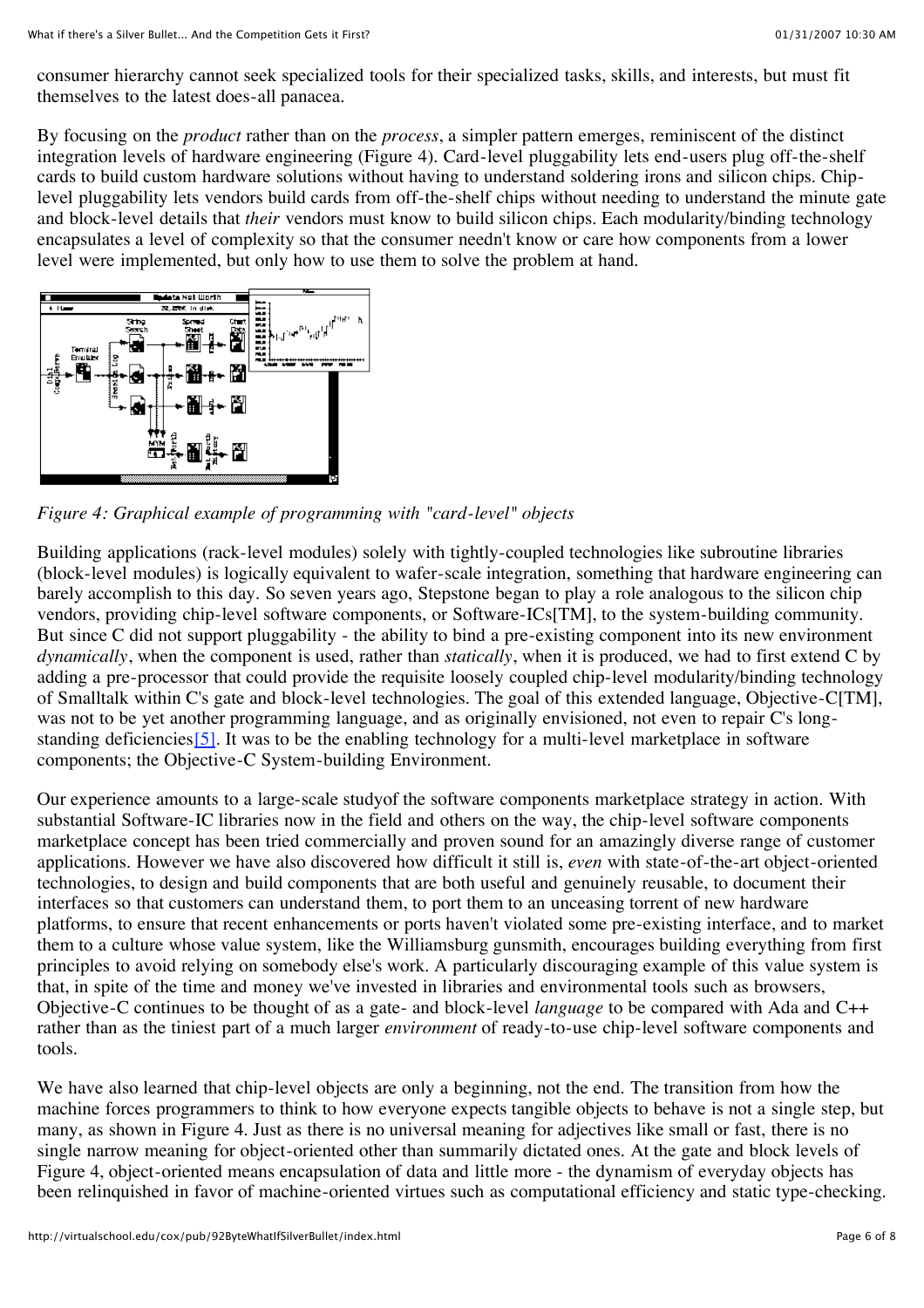At the intermediate level, chip-level objects also embrace the open universe model of everyday experience where all possible interactions between parts and the whole are not declared in advance, when the universe is created by the compiler.



*Figure 5: A multi-level programming environment offers diverse programming metaphors for the skills, interests and abilities of diverse constituencies of any large marketplace. In the foreground window an application specialist uses a visual programming `language' to build an application (rack-level module) by connecting lightweight tasks (card-level modules) and conventional objects (chip-level modules). The chip- and card-level objects were built in a traditional textual object-oriented environment such as Objective-C, typically by assembling even lower-level objects (gate- and block-level modules) that were written in even lower-level languages such as Ada or C++.*

But on the scale of any large-scale system, gate, block, and even chip-level objects are extremely small units of granularity; grains of sand where bricks are needed. Since even chip-level objects are as procedural as conventional expressions and subroutines, they are just as alien to non-programmers. Until invoked by passing them a thread of control from outside, they are as inert as conventional data, quite unlike the objects of everyday experience.

In the stampede to force the world's round, dynamic objects into square, static languages like Ada or C++, we must never forget that such low-level languages - nor even higher-level environments like Objective-C and Smalltalk - are highly unlikely to be accepted by mainstream Age of Information workers. They are more likely to insist on non-textual, non-procedural visual `languages' that offer a higher-level kind of object, a card-level object, of the sort that programmers know as coroutines, lightweight processes, or data-flow modules. Card-level objects encapsulate a thread of control alongside whatever lower-level objects were used to build them, so they admit a tangible user interface that is uniquely intuitive for non-programmers (see Figure 5). By definition, cardlevel systems are more fundamentally `object oriented' than the procedural, single-threaded object-oriented languages of today. Like the tangible objects of everyday experience, card-level objects provide their own thread of control internally; they don't `communicate by messages', they don't `support inheritance', and their user interface is iconic, not textual.

By introducing these and probably many other architectural levels, where the modularity/binding technologies at each level are oriented to the skills and interests of a distinct constituency of the software components marketplace, the programmer shortage can be solved as the telephone operator shortage was solved, by making